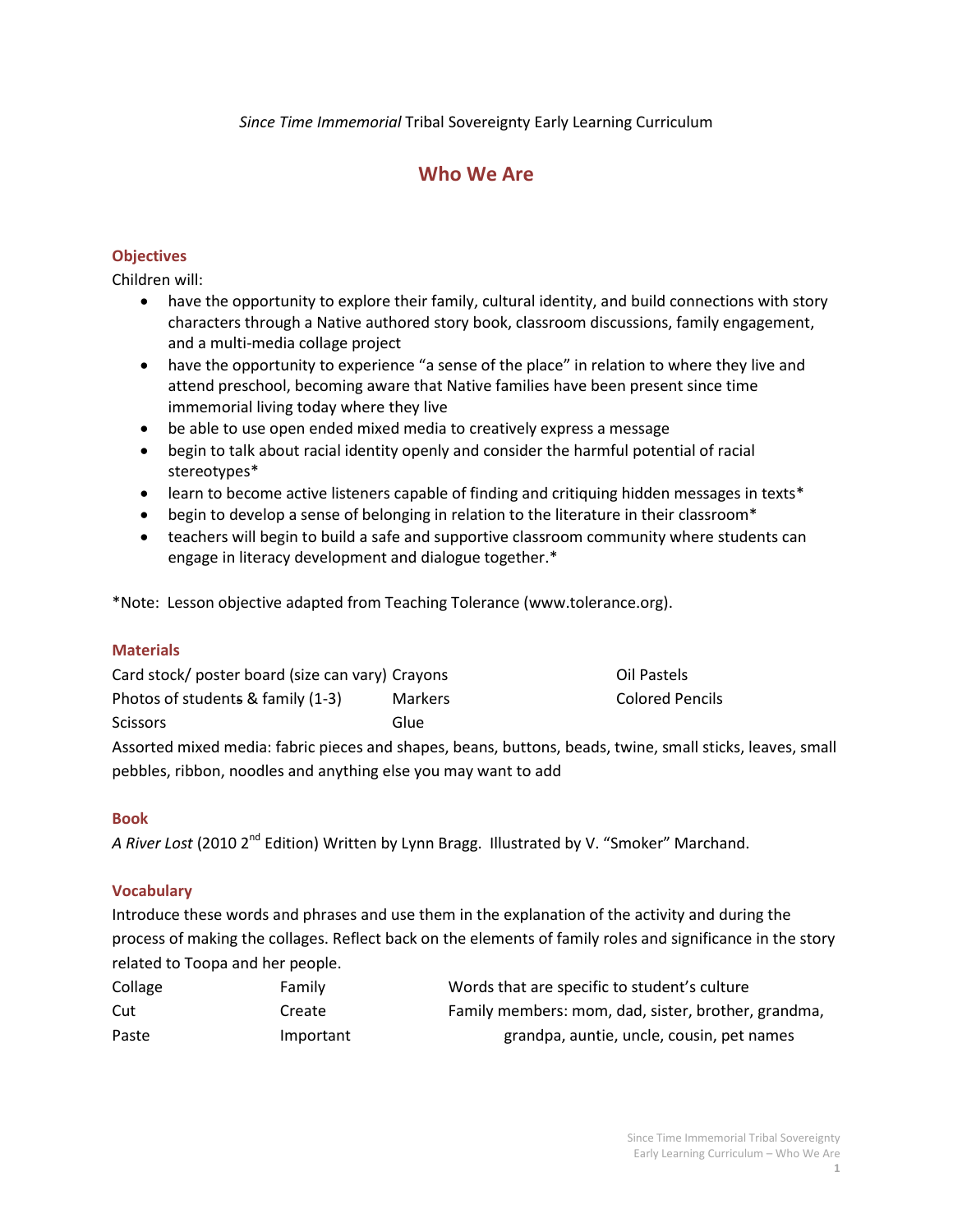#### **Preparing for the Lesson**

- Begin gathering materials several weeks before implementing the lesson (see materials list).
- Customize the *Letter to Families* template as an introduction and explanation of what the activity is and invite families in to create this collage with their student. The letter should ask for input on what materials parents might want their child to use or ask if they might like to contribute materials. Send home reminders leading up to the event as needed. You may also have students create an invitation for parents for the day of the activity. Make sure to send home this letter and any invitations at least two weeks prior to the activity.
- Prepare an example collage. Print or show a digital copy of Emma's collage. Share how Emma is also an Arrow Lakes Native American just like Toopa and her family, and she is a real person living today who grew up on Arrow Lakes land with her family and people. Talk about Emma's captions with children.
	- $\circ$  You may also want to make a collage for yourself and encourage your support staff do the same to build a sense of belonging alongside children in this activity.

### **Let's Get Started**

- Begin by reviewing the story *A River Lost* yourself and the First Read template provided and plan your first read to best fit the needs of your students. After reading and discussing *A River Lost* over the span of a day or two prior to the activity, ask children to think about what is important to them and their family, such as: their home/house, the people who live with them, daily activities/ rituals, places that are special to their family, their language, pets, and other things. Tell them that they are going to create a collage, or picture of themselves and their family to show "Who they are." Prior to the day of the project, send out an invitation to parents to come in to the classroom for the construction of the collage as stated in the *Letter to Families*. If parents are not able to either send in culturally significant items or suggestions for materials, you may want to do some research with parents on what items you could provide that speak to their child's cultural identity (suggest parents search for images on the internet to send to you if needed). Gathering culturally significant items or pictures for each child is an important piece to this project and may take some time and extra effort.
- Explain to children that like the river, salmon, berries, friends, and family were important to Toopa, we will be thinking about what is important to us, and that we will be making a collage to represent all of those important things. You might say, "*A collage is a piece of paper with lots of different pieces on it like drawings, glued pictures, fabric, and other materials*." Show children Emma's collage and share about her pictures and message. Explain that "*once everyone has made their own collage, we will hang them on the wall together as a class*."
- After all photos and materials are gathered, display all of the materials in an organized manner and give brief introductions or explanations of what all of the pieces are if children are not familiar with them. Ideally parents will have brought in or suggested some materials specific to their family culture, as well as help their child make this collage in class.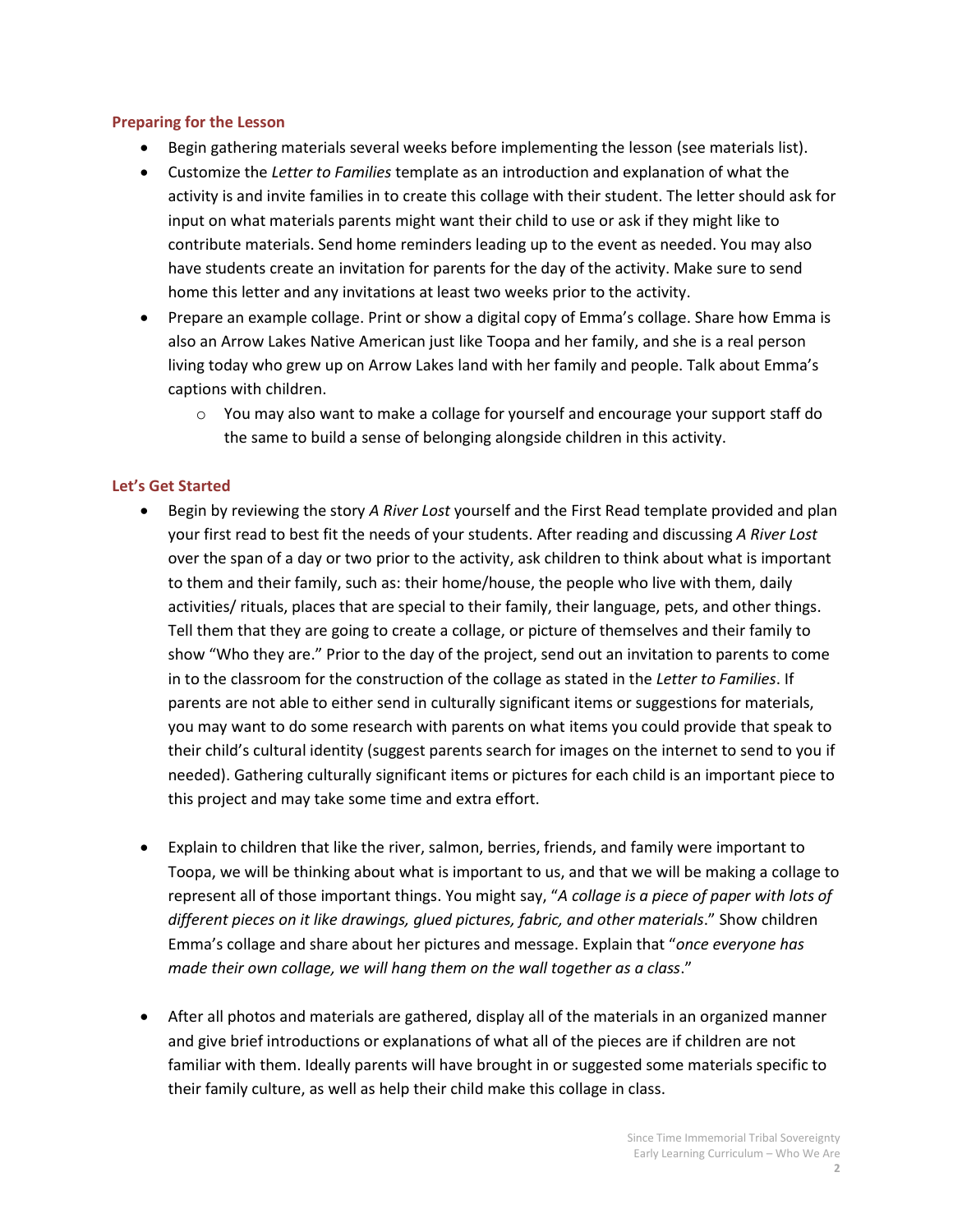- Allow children to create their collage as they would like using the card stock and assorted materials. You may suggest that children first paste their family photo(s) and then glue the fabric, nature walk materials (optional), beans, etc, around or on top of the photos, or they could draw a picture of their families first if they prefer. Remind students that you would like to see all the members of their family on their collage (so as to not paste over any faces). This project can occur over the span of a few days or a week (or more if you'd like).
- While children are constructing their collages, teachers can assist by engaging in conversation as with children and documenting their words and narratives. Place their words around the collage display. You can invite children to share about their collage with their class.
- Once complete, create a display of the children's collages at their eye level in the classroom. You may use a quilt type layout so that the collages look like they are woven together into a blanket, or use a cedar mat type layout (shown in lesson example pictures).
- Allow display to remain on the wall for the duration of the unit as there will be other activities to add on to your classroom quilt or cedar mat display.

### **Nature Extension**

Prior to creating the collages, you can provide natural materials such as: grasses, leaves, flower petals, twigs, and others by taking a nature walk around your school's campus. Encourage children to look closely at what they see or find interesting and to share about it. Help them to make a connection between the land and representing it in their collage.

### **Movement Extension**

Students will get to become a salmon. Gather students outside or in an open space in your room for this activity. You might say, "Today, you are going to become a salmon. Put your salmon face on. How do salmon move? What does Toopa's river sound like? What does the water sound like when it is coming over the falls? Now, you are a salmon at Toopa's river trying to swim upstream. Now you are a salmon at Toopa's river trying to jump over the falls. Now you are a salmon swimming in calm waters."

# **Washington State Early Learning and Development Guidelines Alignment**

# **(Washington State Early Learning and Development Guidelines Birth through 3rd Grade 2012) Ages 4 to 5 years**

- **1. About me and my family and culture Family and Culture**
- Take pride in own family composition and interest in others'. Understand that families are diverse.

# **Self concept**

Describe what he or she likes and is interested in.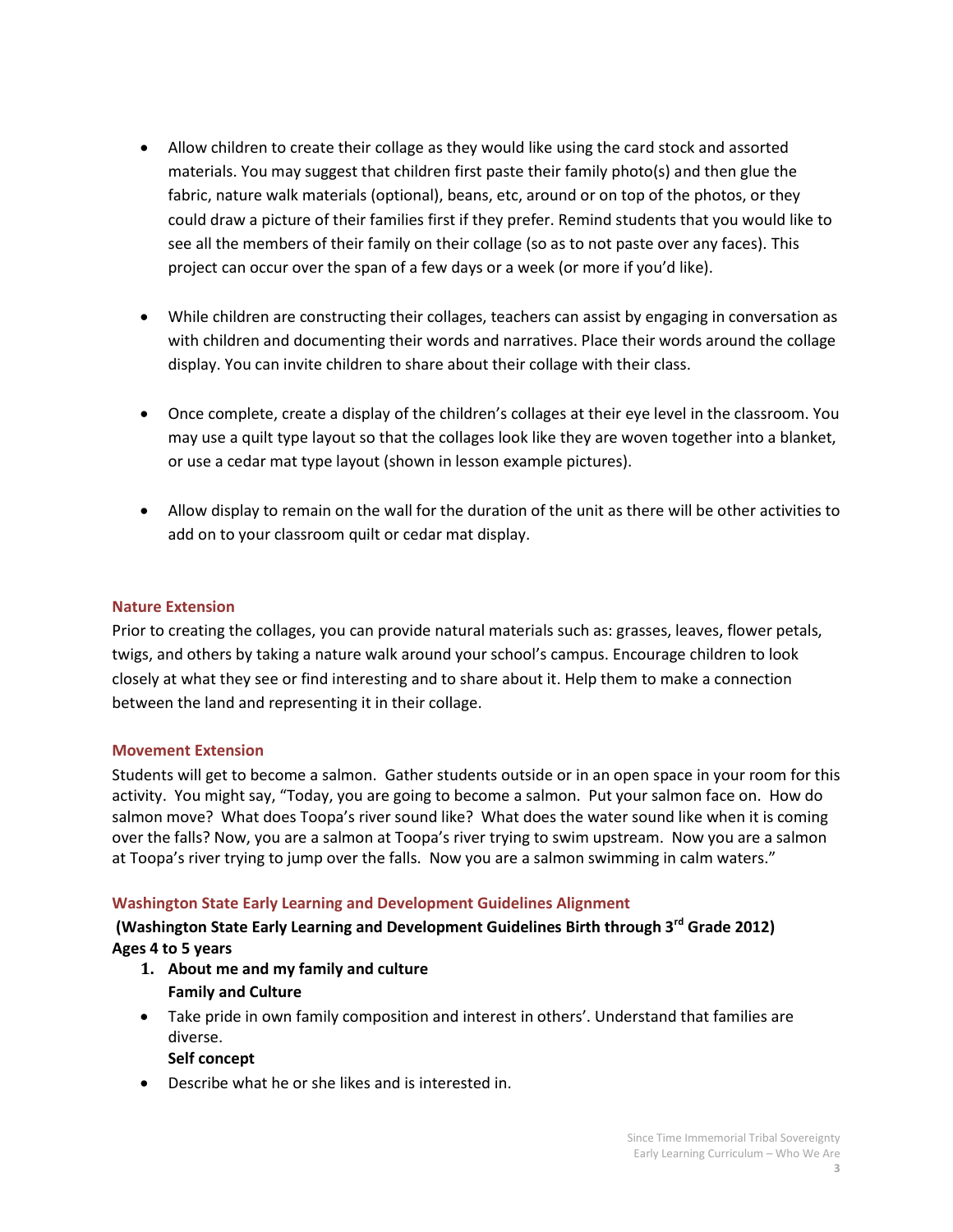### **Self management**

- Associate emotions with words and facial expressions. **Learning to learn**
- Stay with a task for more than five minutes and attempt to solve problems that arise.
- Use play as a way to explore and understand life experiences and roles.
- **2. Building relationships Interactions with adults**
- Seek emotional support from caregivers.  **Interactions with peers**
- Play with children the same age and of different ages.  **Social behaviors**
- Cooperate with other children, share and take turns.  **Problem solving, conflict resolution**
- Observe that others may have ideas or feelings that differ from the child's own.
- **3. Touching, seeing, hearing and moving around Using the large muscles (gross motor skills)**
- Move with purpose from one place to another using the whole body. This might include walking, running, marching, jumping, hopping or climbing. For child in a wheelchair, skills might include steering the chair into different spaces.
	- **Using the small muscles (fi ne motor skills)**
- Open and close a blunt scissors with one hand, and cut a straight line.
- Write some letters or numbers.  **Using the senses (sensorimotor skills)**
- Delight in playing with materials of different texture (such as sand, water, fabric) and conditions (wet, dry, warm, cold).
- **4. Growing up healthy**

# **Daily living skills (personal health and hygiene)**

- Participate easily and know what to do in routine activities (such as meal time, bed time).  **Nutrition and health**
- Know what self-care items are used for (such as comb and toothbrush). **Safety**
- Keep a distance from wildlife.
- **5. Communicating (literacy)**

# **Speaking and listening (language development)**

- Remember and follow directions involving two or three steps, including steps that are not related (such as "Please pick up your toys and put on your shoes").
- Listen to others and respond in a group discussion for a short period. Remember what was said and gain information through listening.

# **Reading**

- Know that print has meaning.
- Begin to understand the order in which a page is read (for example, English is read from left to right and top to bottom).
- Tell you what is going to happen next in a story. Make up an ending. **Writing**